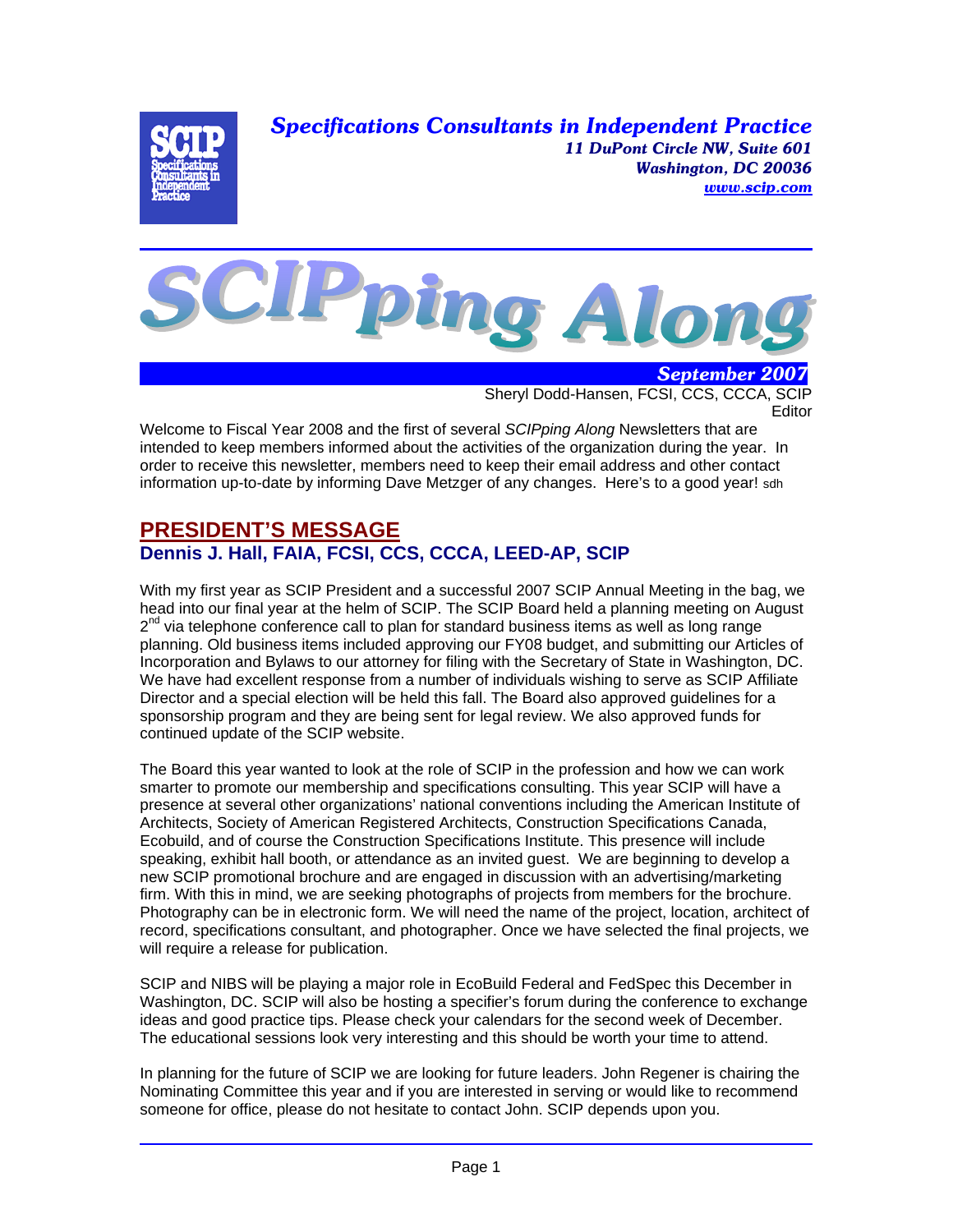# **IMMEDIATE PAST PRESIDENT'S REPORT**

**John Regener, AIA, CSI, CCS, CCCA, SCIP** 

Regarding SCIP Affiliate Member Director:

In compliance with the revised SCIP Bylaws that were approved at the SCIP annual meeting on June 19, 2007 in Baltimore, the position of Affiliate Member Director has been added to the SCIP Board of Directors. In the next SCIP election, to be held prior to the 2008 Annual Meeting, an Affiliate Member Director will be elected by the Affiliate Members of SCIP for a full term running from July 1, 2008 through June 30, 2010. In the meantime, an interim Affiliate Member Director is needed for the term ending June 30, 2008.

In an email message to all SCIP Affiliate Members on July 6, 2007 from SCIP Treasurer and Membership Committee Chair, David Metzger, FAIA, FCSI, SCIP requested those Affiliate Members interested in serving as the interim Affiliate Member Director to contact Past-President and Nominating Committee Chair, John Regener, AIA, CCS, CCCA, SCIP by September 5, 2007. Three Affiliate Members responded and they will be nominated for election as interim Affiliate Member Director.

Ballots will be prepared with brief biographical statements of the candidates and will be mailed in early October. The three candidates are:

Donald A. Harris, AIA, CCS, CCCA, CSI, of Baltimore, MD Kristin Kennedy, NCARB, AIA, CCS, CSI, of Pittsburgh, PA William C. Pegues, FCSI, CCS, CSI, of Washington, DC

The voting period will run until October 31, 2007, by which date completed ballots must be transmitted to the SCIP Secretary via First Class Mail or by electronic mail. A plurality of valid votes cast will determine the winner. Election results will be announced to SCIP Members and Affiliates on or before November 11, 2007.

If there are questions or comments, please contact Past-President / Nominating Committee Chair John Regener, AIA, CCS, CCCA, SCIP.

### **TREASURER'S REPORT & MEMBERSHIP INFORMATION David Metzger, FAIA, FCSI, CDT, SCIP**

We had a well-attended SCIP annual meeting at the CSI Convention in Baltimore. About 90 SCIP folks signed up for the lunch and BIM seminar, and there were at least that many members and guests for the SCIP dinner--our best turnout ever. Especially gratifying was the number of new faces attending their first SCIP meeting. The most enjoyable part of serving as SCIP treasurer is corresponding with members from all over the country, and then meeting them in person at the annual meeting.

The exposure that SCIP has been getting from our raised profile and seminar sponsorships, as well as our changed Bylaws, has resulted in increased membership. We have had 22 new Members and Affiliates join so far in FY 2008. Taking into account those members who had not renewed by August 31, we now have a total membership of 208, consisting of 159 Members and 49 Affiliates.